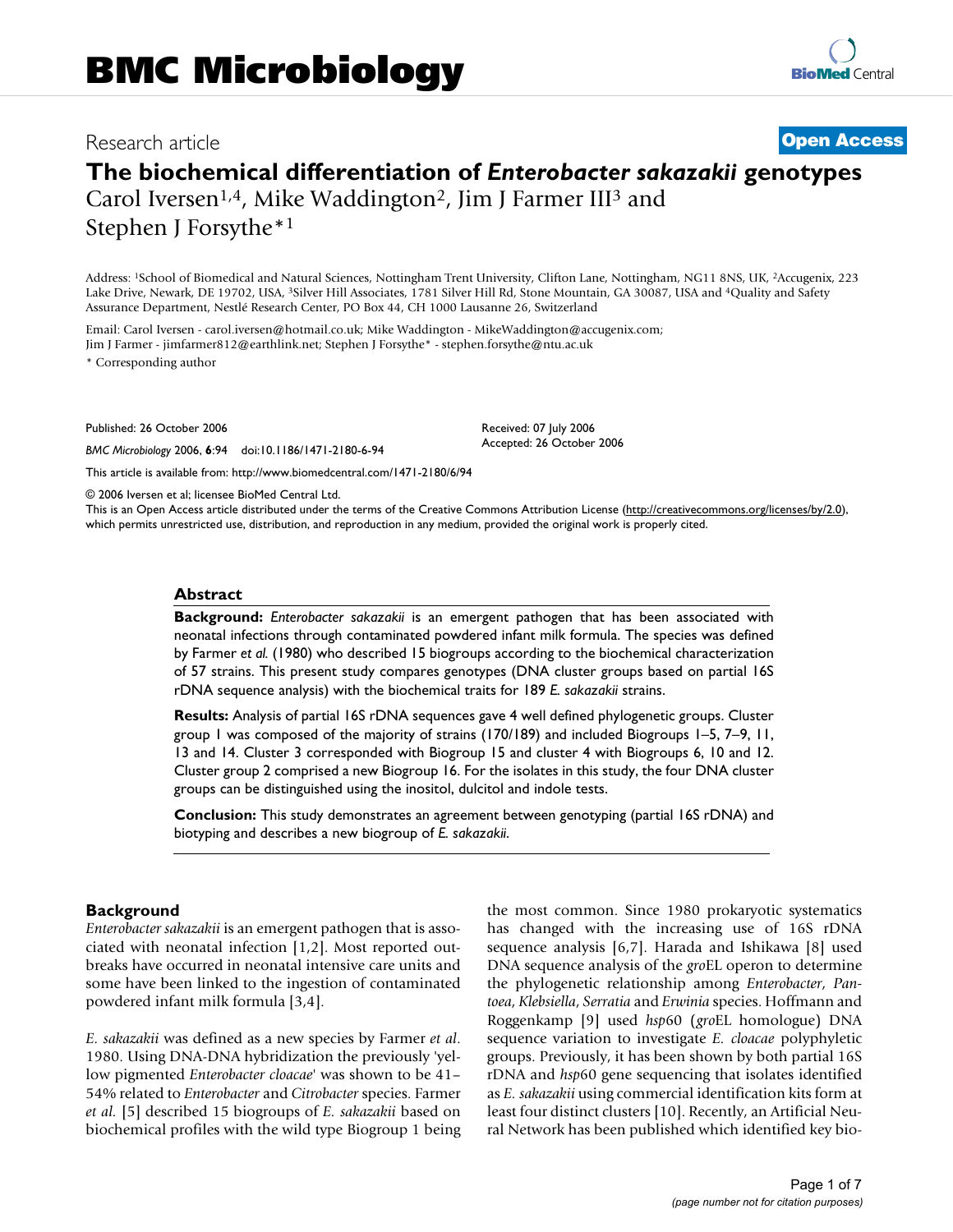chemical and 16S rDNA sequences that distinguish *E. sakazakii* from closely related organisms [11].

In this study, we compare the biogroups of 189 strains with the four 16S rDNA cluster groups. We also identified key biochemical characteristics for the differentiation of these four genotypes. This significantly extends the previous work of Farmer et al. [5], which used five strains to genetically define the species and a total of 57 strains to define biogroups.

### **Results**

#### *Biogroups*

The biochemical profiles obtained for each strain were compared to the biogroups originally described by Farmer *et al* [5]. Clinical strains were distributed among fourteen of the biogroups (Table 1). The defining tests were motility, Voges-Proskauer, methyl red, indole, ornithine decarboxylase, reduction of nitrate to nitrite, production of gas from D-glucose, malonate utilization and production of acid from myo-inositol and dulcitol. Where strains could not be assigned to an original biogroup, a new biogroup or subgroup was designated (Table 2). The majority of isolates (60/189) were in Biogroup 1 with the *E. sakazakii* ATCC 29544T type strain. These strains were motile, produced gas from glucose, produced acid from inositol, reduced nitrate and were positive for Voges-Proskauer and ornithine decarboxylase, but negative for methyl red, indole, malonate utilization and acid production from dulcitol. Biogroup 2 ( $n = 42$ ) contained isolates negative for acid production from inositol; four of these were also non-motile. Biogroup 3 (non-motile) contained six strains and Biogroup 4 (ornithine negative) contained nine strains three of which were non-motile. Biogroup 5  $(n = 16)$  was positive for malonate utilization and six of these were non-motile. Biogroup  $6$  (n = 2) was positive for indole and Biogroup 7 ( $n = 4$ ) was negative for gas production from glucose. Biogroup 8 ( $n = 7$ ) was defined by the inability to reduce nitrate. Two of these 7 strains were positive in the malonate test, three were negative for the inositol test and two were inositol negative but malonate positive. Biogroup 9 contained 13 strains that were inositol negative and malonate positive. Biogroup 10 contained one strain that was inositol negative and indole positive, while Biogroup 11 contained one strain that was inositol negative and dulcitol positive. Biogroup 12 was also represented by only one strain, which was indole and malonate positive. The seven isolates in Biogroup 13 were negative for the Voges-Proskauer reaction, three were nonmotile, one was negative for methyl red and one was negative for ornithine. Biogroup 14 ( $n = 5$ ) was negative for ornithine decarboxylase and inositol, with four of these strains being positive for malonate. Biogroup 15 was positive for all the tests performed except methyl red. A new group (Biogroup 16) had to be defined to accommodate

9 strains which were inositol and dulcitol positive, but indole negative. They were malonate positive, with the exception of one strain. Two strains were non-motile and one of these was also ornithine decarboxylase negative. Acid production from α-methyl-D-glucoside was included in the original study [1] and all biogroups were reported positive for this trait with the exception of Biogroup 15. As Biogroup 15 could be distinguished from the other biogroups without the α-methyl-D-glucoside test, this was not repeated for all strains in this study.

#### *Phylogenetic analysis*

Partial 16S rDNA sequences (528 bp) containing less than 1% undetermined positions were obtained for all strains in this study. The sequences were analysed using the maximum parsimony method, which is an evolutionary model that searches for the simplest tree that can be constructed using the fewest inferred changes between characters. The topology was optimised using simulated annealing, a heuristic that occasionally accepts a worse tree during the course of the search allowing it to escape local optima. This method is more economical than the more usual heuristic searches (stepwise addition and hillclimbing), which can require many randon re-starts, especially with large data matrices [12]. In agreement with previous reports [10], the isolates used in this study were divided into four genomic groups by 16S rDNA sequence analysis (Fig 1). The majority (170/189) of the presumptive *E. sakazakii* isolates in this study clustered with the type strain (Fig. 1*E. sakazakii* cluster 1). Cluster 1 was composed of the majority of biogroups, Biogroups 1–5, 7–9, 11, 13 and 14. The 9 isolates forming the new proposed Biogroup 16 corresponded with *E. sakazakii* cluster 2 (Fig. 1 cluster 2), with between 1.23–1.89% 16S rDNA sequence difference from the *E. sakazakii* type strain. No strains representative of this biochemical profile were included in the original study by Farmer *et al*. [5].

The six isolates in Biogroup 15 corresponded to *E. sakazakii* cluster 3 (Fig. 1 cluster 3). The four strains described as *E. sakazakii* cluster 4 (Fig. 1 cluster 4) represent Biogroups 6, 10 and 12. For this dataset, the four partial 16S rDNA cluster groups can be distinguished biochemically using the indole, dulcitol, and inositol tests (Table 4). Cluster 1 strains are variable for inositol, negative for indole, and dulcitol; with the exception of Biogroup 11, which is dulcitol positive and inositol negative. Cluster 2 – Biogroup 16 strains are positive for inositol and dulcitol but negative for indole. Cluster 3 – Biogroup 15 is positive for inositol, dulcitol and indole. Cluster 4 strains were also positive for indole but can be distinguished from Cluster 3 as they are negative for dulcitol. One of the strains in Cluster 4 was inositol negative (Biogroup 10) and one was malonate positive (Biogroup 12). There were insufficient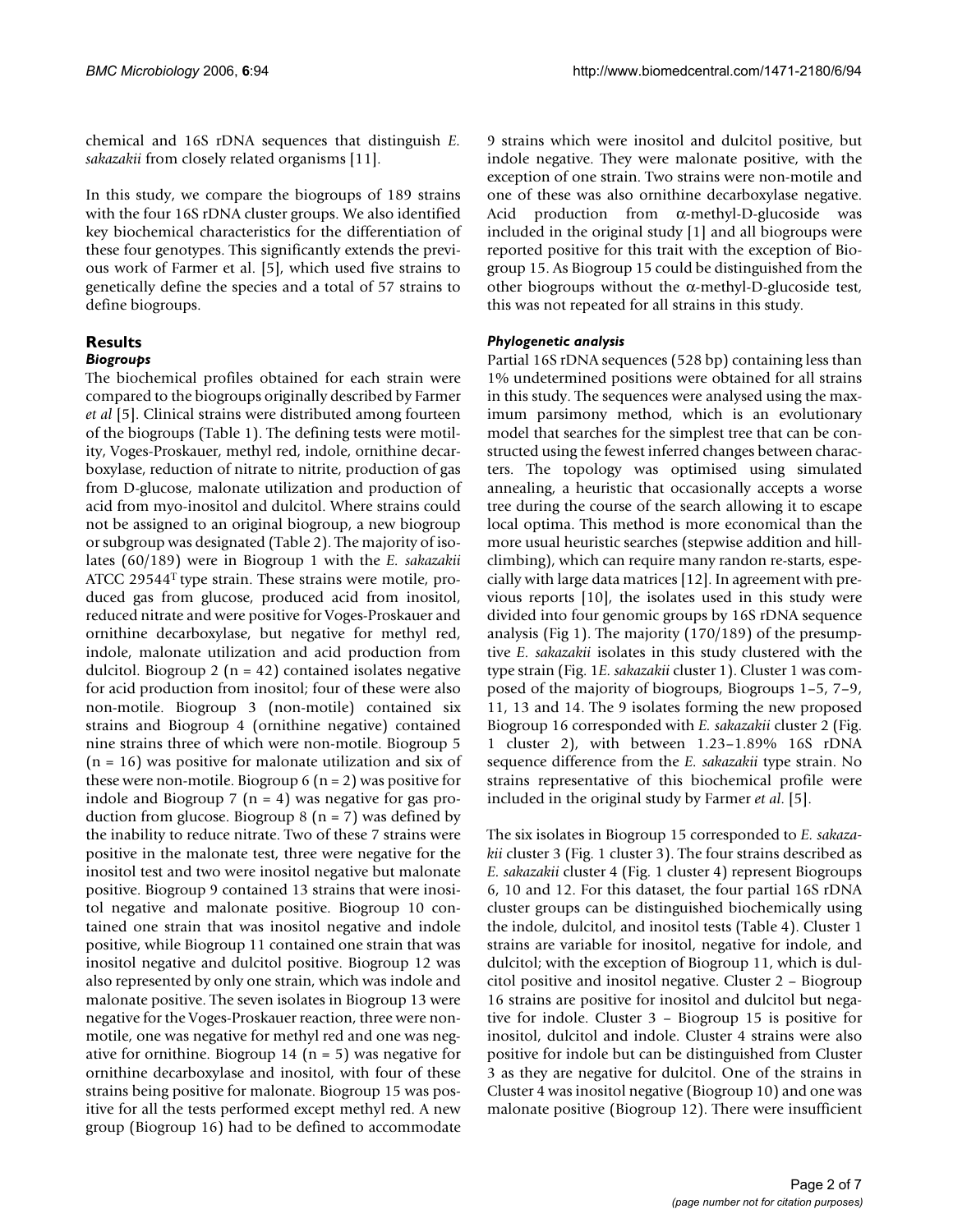| Biogroup |                 |                                         | Strain origin             |                |         | Total |
|----------|-----------------|-----------------------------------------|---------------------------|----------------|---------|-------|
|          | Clinical        | Powdered infant formula and infant food | Other dried food products | Environmental  | Unknown |       |
|          |                 | 16                                      | 33                        | $\overline{2}$ | 2       | 60    |
|          |                 | 12                                      | 23                        |                |         | 42    |
|          |                 |                                         |                           |                |         | 6     |
|          |                 |                                         |                           |                |         | 9     |
|          |                 |                                         |                           |                |         | 16    |
|          |                 |                                         |                           |                |         |       |
|          |                 |                                         |                           |                |         |       |
| 8        |                 |                                         |                           |                |         |       |
| 9        | $\overline{10}$ |                                         |                           |                |         | 3     |
| 10       |                 |                                         |                           |                |         |       |
| l l      |                 |                                         |                           |                |         |       |
| 12       |                 |                                         |                           |                |         |       |
| 13       |                 |                                         |                           |                |         |       |
| 14       |                 | າ                                       |                           |                |         |       |
| 15       |                 |                                         |                           |                | 2       | h     |
| 16       |                 |                                         |                           |                |         |       |
| Total    | 42              | 38                                      | 89                        | 3              | 17      | 189   |

**Table 1: Origins of** *E. sakazakii* **isolates used in this study.**

isolates in Cluster 4 biogroups to determine whether these biogroups could be further genomically divided.

#### **Discussion**

Farmer *et al.* [5] described 15 biogroups of 57 strains of *E. sakazakii*. Five strains were used to genetically define the species by DNA-DNA hybridization and the remaining strain definitions were phenotypic. This study defines isolates in terms of both phenotype and genotype and extends the initial 1980 [5] study with the analysis of 189 strains. According to partial 16S rDNA sequence analysis the majority of *E. sakazakii* strains clustered with the type strain (Figure 1), and within this cluster there was no clear further genomic division corresponding to biogroup. A second cluster of closely related strains was identified (cluster 2) which were biochemically distinct from cluster 1 and formed a biogroup that had not been previously described by Farmer *et al* [5]. These strains were not assigned a species match using the MicroSeq 500 or supplemental bacterial databases, but the nearest match was *E. sakazakii* (1.23–1.89%). Biogroup 15 [5] corresponds to *E. sakazakii* cluster 3, while Biogroups 6, 10 and 12 correspond to *E. sakazakii* cluster 4 [10,11].

Analysis of the full 16S sequence of strains corresponding to cluster groups 2 (biogroup 16) [13] and 3 (biogroup 15) [14] show these are less than 3% divergent from cluster group 1. Although DNA-DNA hybridization is the acknowledged standard for species delineation this technique was beyond the scope of this study, which focuses on evaluation of the biogroups reported when *E. sakazakii* was originally described. As well as defining a new biogroup (with three subgroups), this study found 10 subgroups within the original biogroups. The malonate and motility tests account for the majority of the subdivisions of the original biogroups.

In this study, the majority of food isolates belonged to Biogroups 1 and 2. All biogroups except 10 and 16 contained at least one strain from a clinical source. The greatest number of clinical strains (10 isolates) was found to belong to Biogroup 9 (Table 1). However, this included 9 isolates out of the ten from the same hospital. Therefore this may not be an indication of increased pathogenicity of this biogroup, but is likely due to an over representation of one clonal type from a single source. Most of the food isolates (including infant foods) belonged to Biogroups 1 and 2.

#### **Conclusion**

Biogroup 1 was the major group with approximately one third of the *E. sakazakii* strains (60/189). Cluster 1 was the major DNA cluster (170/189 strains), and was composed of Biogroups 1–5, 7–9, 11, 13 and 14. Cluster 3 is equivalent to Biogroup 15, and a new Biogroup 16 was designated for the strains in Cluster 2. For this dataset it is possible to differentiate the four genomic clusters using indole, dulcitol and inositol tests.

#### **Methods**

#### *Sources of bacterial strains*

A total of 189 *E. sakazakii* strains were analyzed in this study. Strains were from diverse food, clinical and environmental sources worldwide. The origin distribution of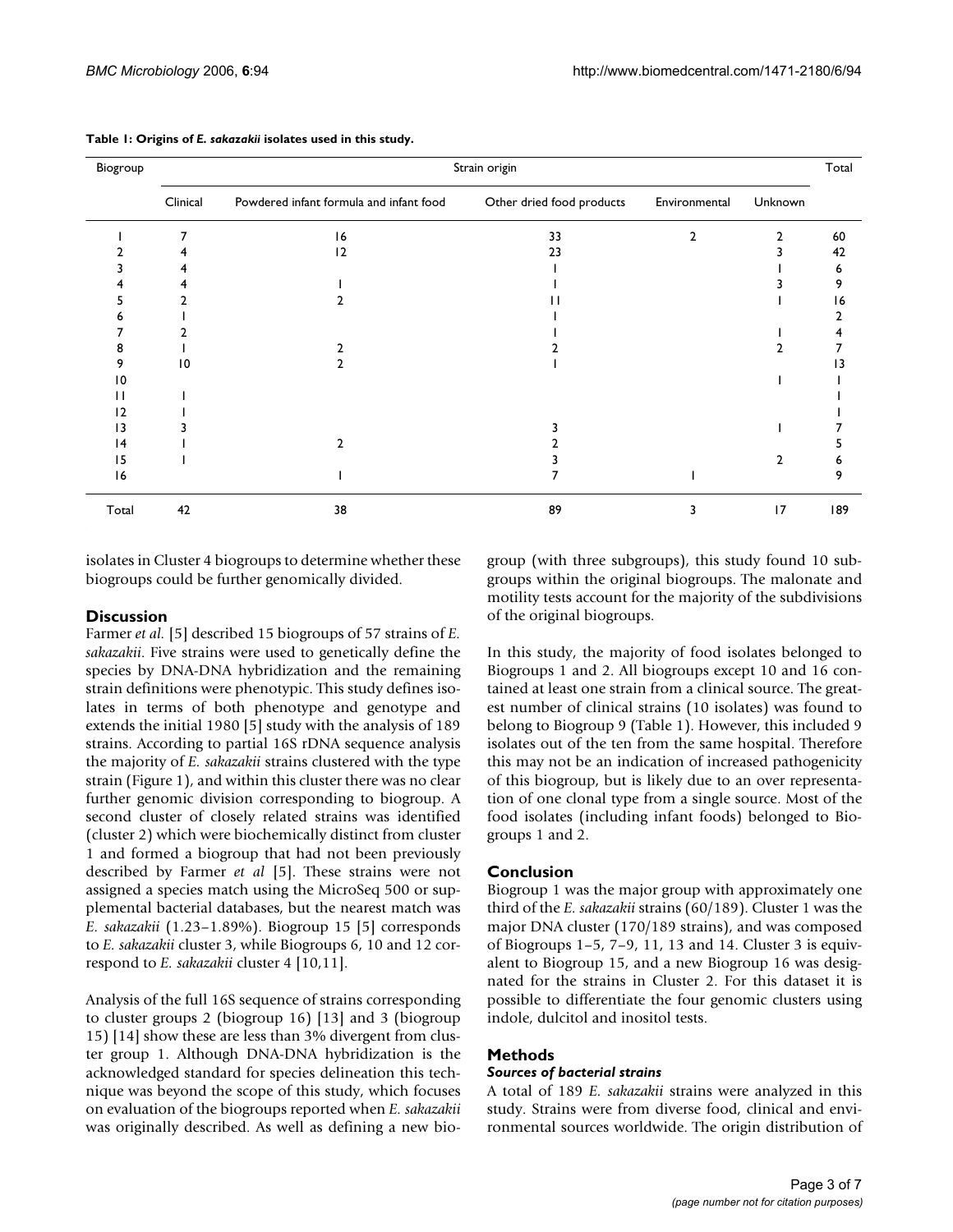| Farmer Biogroup | Additional group |           |                                  |                |                                  |                          | Phenotype <sup>a</sup>           |                |                          |                                  |                | No. of strains | 16s rDNA cluster        |
|-----------------|------------------|-----------|----------------------------------|----------------|----------------------------------|--------------------------|----------------------------------|----------------|--------------------------|----------------------------------|----------------|----------------|-------------------------|
|                 |                  | <b>VP</b> | $\ensuremath{\mathsf{MR}}$       | Nit            | Orn                              | Mot                      | Ino                              | Dul            | Ind                      | Malo                             | Gas            |                |                         |
| I               |                  | $\ddot{}$ |                                  | +              | +                                | +                        | +                                |                |                          |                                  | +              | 60             |                         |
| $\overline{2}$  |                  | +         |                                  | +              | +                                | +                        |                                  |                |                          |                                  | +              | 38             |                         |
|                 | 2a               | +         | $\overline{\phantom{0}}$         | $\ddot{}$      | $\ddot{}$                        | $\overline{\phantom{0}}$ |                                  |                |                          |                                  | +              | 4              |                         |
| 3               |                  | +         | $\blacksquare$                   | $\ddot{}$      | $\begin{array}{c} + \end{array}$ | $\blacksquare$           | +                                |                |                          |                                  | +              | 6              |                         |
| 4               |                  | $\ddot{}$ | $\blacksquare$                   | $\ddot{}$      | $\blacksquare$                   | +                        | $\ddot{}$                        |                |                          |                                  | +              | 6              |                         |
|                 | 4a               | $\ddot{}$ |                                  | $\ddot{}$      | $\overline{\phantom{a}}$         |                          | $\ddot{}$                        |                |                          |                                  | $\ddot{}$      | 3              |                         |
| 5               |                  | $\ddot{}$ |                                  | $\ddot{}$      | $\begin{array}{c} + \end{array}$ | $\ddot{}$                | $\ddot{}$                        |                |                          | $\ddot{}$                        | $\ddot{}$      | $ 0\rangle$    |                         |
|                 | 5a               | +         | $\blacksquare$                   | $\ddot{}$      | $\begin{array}{c} + \end{array}$ | $\blacksquare$           | $\ddot{}$                        |                |                          | $\begin{array}{c} + \end{array}$ | +              | 6              |                         |
| 6               |                  | +         |                                  | $\ddot{}$      | $\ddot{}$                        | +                        | $\ddot{}$                        |                | +                        | ٠                                | +              | 2              |                         |
| 7               |                  | +         | ٠                                | $\ddot{}$      | $\ddot{}$                        | +                        | $\ddot{}$                        |                |                          |                                  | $\blacksquare$ | 4              |                         |
| 8               |                  | +         |                                  | $\blacksquare$ | $\begin{array}{c} + \end{array}$ | +                        | +                                |                |                          | ÷                                | +              | 0              |                         |
|                 | 8a               | +         |                                  | $\blacksquare$ | $\ddot{}$                        | +                        |                                  |                |                          |                                  | $\ddot{}$      | 3              |                         |
|                 | 8b               | +         |                                  | $\blacksquare$ | $\ddot{}$                        | +                        | +                                |                |                          | $\ddot{}$                        | +              | 2              |                         |
|                 | 8c               | +         |                                  |                | +                                | +                        |                                  |                |                          | +                                | +              | $\overline{2}$ |                         |
| 9               |                  | +         |                                  | $\pmb{+}$      | $\ddot{}$                        | +                        |                                  |                |                          | +                                | +              | 12             |                         |
|                 | 9a               |           |                                  | +              | +                                | +                        |                                  |                | $\overline{\phantom{a}}$ | $\ddot{}$                        | +              |                |                         |
| $\overline{10}$ |                  | +         | ۰                                | +              | $\ddot{}$                        | +                        |                                  |                | +                        | $\overline{\phantom{a}}$         | +              |                |                         |
| $\mathbf{H}$    |                  | $\ddot{}$ | $\blacksquare$                   | $\ddot{}$      | $\ddot{}$                        | +                        | ٠                                | $\ddot{}$      | $\blacksquare$           | $\blacksquare$                   | +              |                |                         |
| 12              |                  | +         | $\qquad \qquad \blacksquare$     | $\ddot{}$      | $\ddot{}$                        | +                        | $\ddot{}$                        | $\overline{a}$ | $\ddot{}$                | $\ddot{}$                        | +              |                |                         |
| 13              |                  |           | $\ddot{}$                        | $\ddot{}$      | $\ddot{}$                        | $\ddot{}$                | $\ddot{}$                        |                |                          | ä,                               | +              | 2              |                         |
|                 | 13a              |           | $\ddot{}$                        | $\ddot{}$      | $\begin{array}{c} + \end{array}$ | ۰                        | $\ddot{}$                        |                |                          |                                  | +              | 3              |                         |
|                 | 13 <sub>b</sub>  |           | $\begin{array}{c} + \end{array}$ | $\ddot{}$      | ٠                                | +                        | $\ddot{}$                        |                |                          |                                  | $\ddot{}$      |                |                         |
|                 | 13c              |           | $\overline{\phantom{0}}$         | $\ddot{}$      | $\ddot{}$                        | +                        | $\begin{array}{c} + \end{array}$ |                |                          |                                  | +              |                |                         |
| 4               |                  | +         | ٠                                | $\ddot{}$      | $\blacksquare$                   | +                        | Ĭ.                               |                |                          | $\ddot{}$                        | +              | 4              |                         |
|                 | I 4a             | +         | ٠                                | $\ddot{}$      | $\blacksquare$                   | +                        | ä,                               |                |                          | $\blacksquare$                   | +              |                |                         |
| 15              |                  | +         | $\blacksquare$                   | $\ddot{}$      | $\ddot{}$                        | +                        | $\ddot{}$                        | $\ddot{}$      | +                        | $\ddot{}$                        | +              | 6              | 3                       |
| New Biogroup    | 16               | +         | $\blacksquare$                   | $\ddot{}$      | $\ddot{}$                        | +                        | $\ddot{}$                        | $\ddot{}$      | $\blacksquare$           | $\begin{array}{c} + \end{array}$ | +              | 6              | $\mathbf{2}$            |
|                 | I 6a             | $\ddot{}$ |                                  | $\ddot{}$      | $\ddot{}$                        | $\overline{\phantom{a}}$ | $\ddot{}$                        | $\ddot{}$      |                          | $\ddot{}$                        | +              |                | $\overline{\mathbf{c}}$ |
|                 | 16 <sub>b</sub>  | +         |                                  | $\ddot{}$      | $\ddot{}$                        | +                        | $\ddot{}$                        | $\ddot{}$      |                          |                                  | +              |                | $\overline{a}$          |
|                 | 16c              | $\ddot{}$ |                                  | $\ddot{}$      |                                  |                          | $\ddot{}$                        | $\ddot{}$      |                          | $\ddot{}$                        | $\ddot{}$      |                | $\overline{2}$          |

#### **Table 2: Assignment of strains to the biogroups originally defined by Farmer** *et al.* **[1]**

aVP, Voges-Proskauer; MR, methyl red; Nit, nitrate reduction; Orn, ornithine utilization; Mot, motility at 37°C; Ino, acid production from inositol; Dul, acid production from dulcitol; Ind, indole production; Malo, malonate utilization; Gas, gas production from glucose. All isolates positively reacted with α-methyl-D-glu, with the exception of biogroup 15 isolates.

the isolates is given in Table 1. At least one strain from each of the biogroups described when the *E. sakazakii* species was designated were included and representative strains for each biogroup are given in Table 3. The type strain (NCTC 11467T) was purchased from the NCTC, London, UK, as were strains NCTC 9844, NCTC 9238 and NCTC 9846. Strain NCIMB 8272 was purchased from the NCIMB, Aberdeen, Scotland. Eleven strains, CDC 5960- 70, 1895-73, 0743-75, 3523-75, 9363-75, 9369-75, 0407- 77, 0996-77, 1058-77, 1716-77, and 3128-77 were donated by the CDC, Atlanta, GA, USA. Strains were also kindly donated by the following: – Nestlé Research Center, Lausanne, Switzerland; Health Products and Food branch, Health Canada; Children's Hospital Los Angeles CA, USA; Northern Foods, UK; Oxoid Ltd., Basingstoke, UK; Hospital Cèské Budéjovice, Czech Republic; Institut fûr Tierärztliche Nahrungsmittelkunde Milchwissenschaften, Justus-Liebig-Universität Gießen, Germany; Nottingham City Hospital Trust, Nottingham, UK and the Department of Medical Microbiology, Radboud, Nijmegen, Netherlands. All other strains were food and environmental isolates from the culture collection at Nottingham Trent University, Nottingham, UK.

#### *Phenotypic characterisation*

In addition to phenotypes derived from commercial biochemical test kits (Microbact GN2, Oxoid; API 20E and ID32E, BioMérieux) according to manufacturers' recommendations, the following tests were performed using conventional manual methods. Motility was determined at 37°C after 24 and 48 h using motility medium (tryptose 10 g l<sup>-1</sup>, NaCl 5 g l<sup>-1</sup>, agar 5 g l<sup>-1</sup>, pH 7.2 ± 0.2). Acid production from carbohydrates was tested in phenol red broth base (10 g  $l$ -1 peptone, 1 g  $l$ -1 yeast extract, 5 g  $l$ -1 NaCl,  $0.018$  g  $l<sup>-1</sup>$  phenol red) with the addition of filtersterilized carbohydrate solution (final concentration 0.5%). Gas production from D-glucose was determined by collection in Durham tubes. Malonate utilization was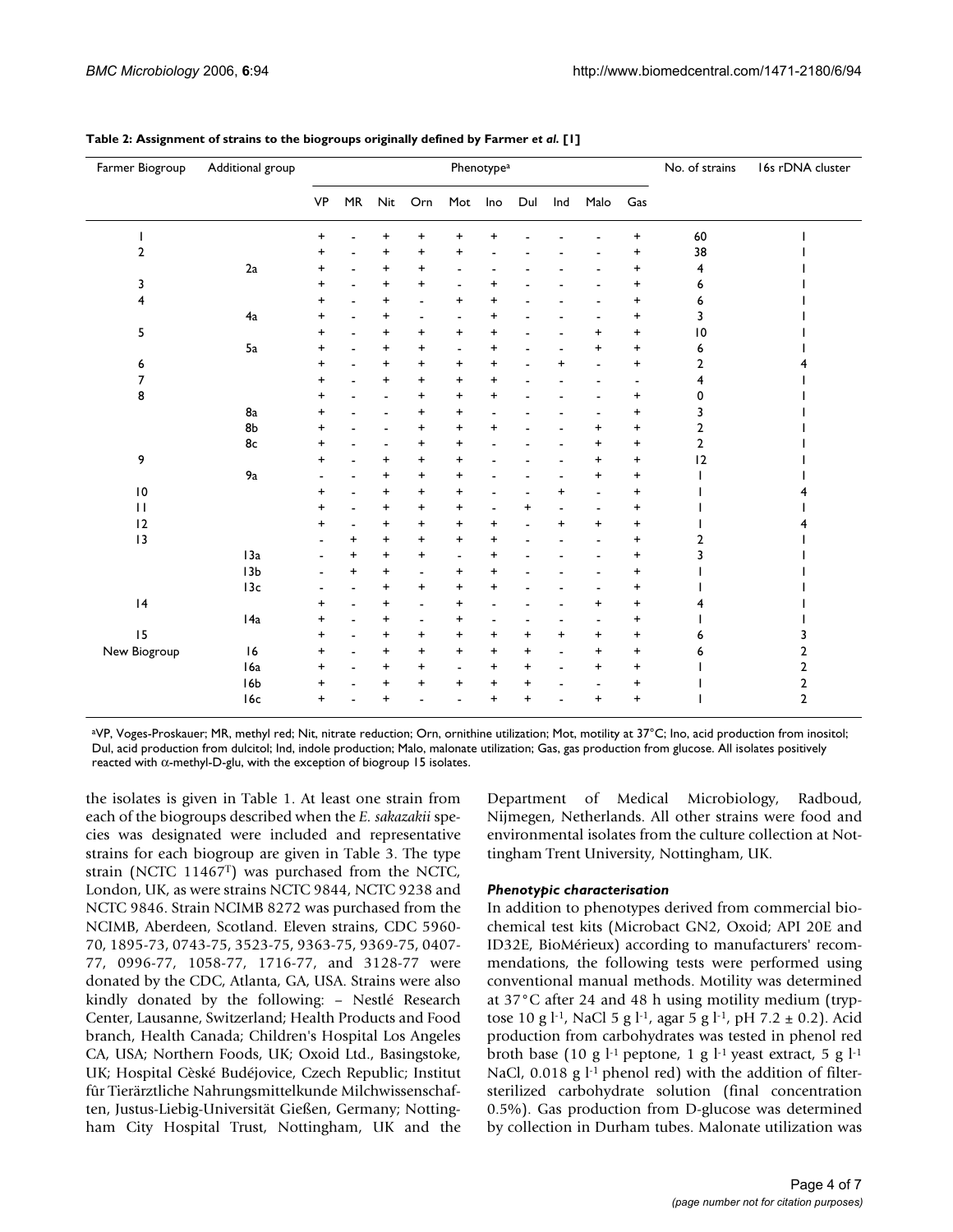

#### analysis **Figure 1** Maximum parsimony tree (unrooted) showing the four genomic clusters of *E. sakazakii* based on partial 16S rDNA sequence

Maximum parsimony tree (unrooted) showing the four genomic clusters of *E. sakazakii* based on partial 16S **rDNA sequence analysis**. Gaps were not considered an extra state, and the topology was optimised using simulated annealing.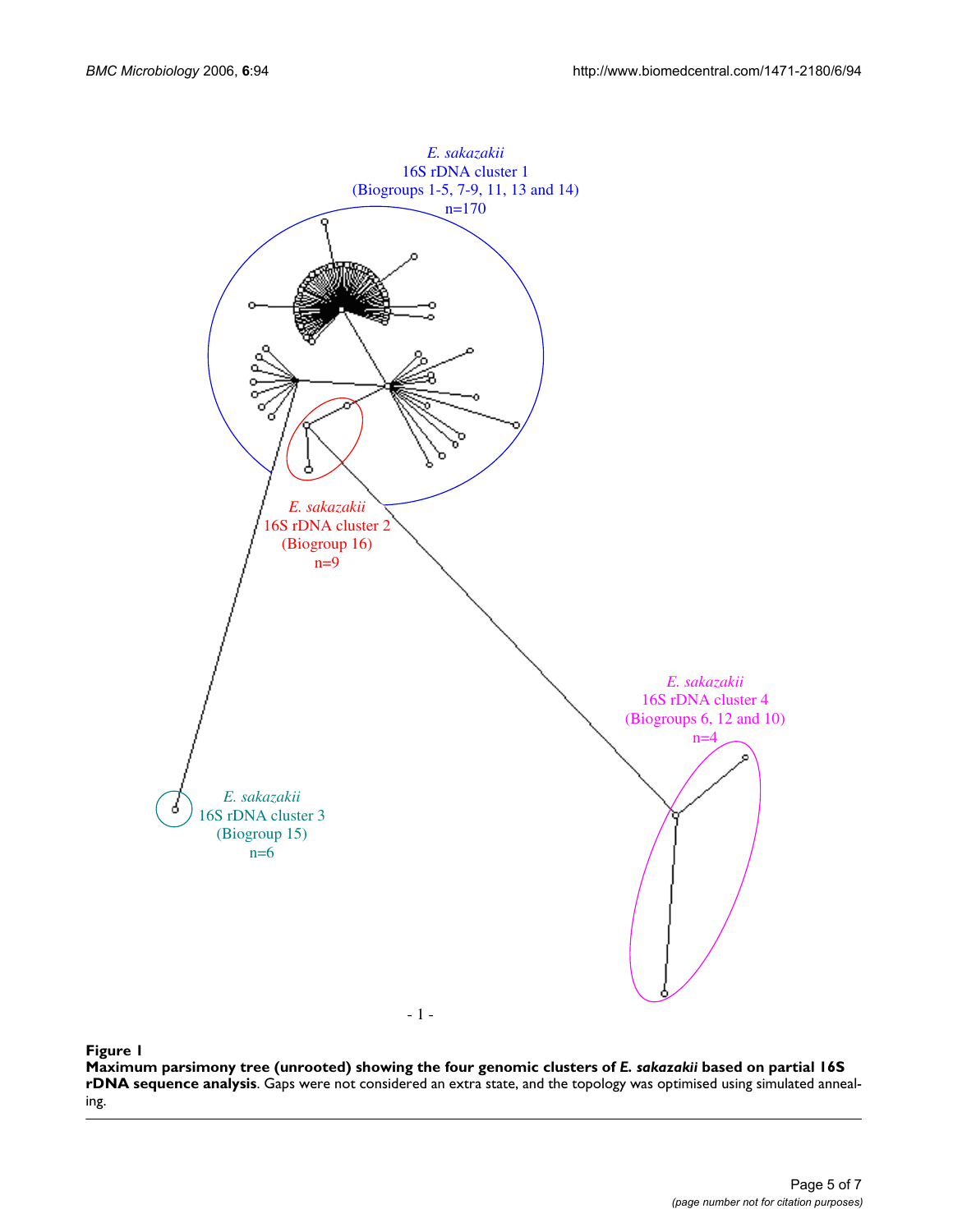| Biogroup         | NTU <sup>a</sup> strain number | Source                        | Origin                                                  |
|------------------|--------------------------------|-------------------------------|---------------------------------------------------------|
|                  | ı                              | NCTC 11467 <sup>b</sup>       | Child's throat (Type strain) (ATCC 29544 = CDC 4562-70) |
| $\overline{2}$   | 12                             | Cèské Budéjovice <sup>c</sup> | Faeces (adult 3753)                                     |
| 2a               | 512                            | Radboud <sup>d</sup>          | Clinical (Prague 26248)                                 |
| 3                | 680                            | CDC 996-77 <sup>e</sup>       | Spinal fluid (New York, USA)                            |
| 4                | 683                            | CDC 407-77                    | Sputum (Pennsylvania, USA)                              |
| 4a               | 515                            | Radboud                       | Clinical (Prague 26706)                                 |
| 5                | 685                            | CDC 1716-77                   | Blood (Connecticut, USA)                                |
| 5a               | 472                            | <b>NTU</b>                    | Infant formula (Korea)                                  |
| 6                | 564                            | CDC 5960-70                   | Blood (Florida, USA)                                    |
| 7                | 686                            | CDC 9369-75                   | Unknown                                                 |
| 8a               | 22                             | FSM E321f                     | Infant formula (France)                                 |
| 8b               | 15                             | Cèské Budéjovice              | Faeces (adult 2422)                                     |
| 8c               | 35                             | <b>NTU</b>                    | Infant cereal (Washington, USA)                         |
| 9                | 681                            | CDC 1058-77                   | <b>Breast abscess</b>                                   |
| 9a               | 521                            | Radboud                       | Clinical (Prague 27288)                                 |
| 10               | 582                            | <b>NCTC 9844</b>              | Unknown                                                 |
| $\mathbf{H}$     | 684                            | CDC 3128-77                   | Sputum (Alabama, USA)                                   |
| 12               | 563                            | CDC 0743-75                   | Foot wound (Wisconsin, USA)                             |
| 3                | 567                            | CDC 9363-75                   | Unknown                                                 |
| 13a              | 535                            | Radboud                       | Milk powder (New Zealand)                               |
| 13 <sub>b</sub>  | 507                            | Radboud                       | Clinical (Prague 25569)                                 |
| 13c              | 0                              | <b>NTU</b>                    | Whole mixed spice                                       |
| 4                | 565                            | CDC 1895-73                   | Faeces (Maryland, USA)                                  |
| 14a              | 33                             | <b>NTU</b>                    | Baby rice (Herndon, USA)                                |
| 15               | 566                            | CDC 3523-75                   | Bone marrow (Arizona, USA)                              |
| 16               | 9                              | <b>NTU</b>                    | Infant food (cheese puffs)                              |
| 16a              | 92                             | <b>NTU</b>                    | Herb (biota tops)                                       |
| I <sub>6</sub> b | 57                             | <b>NTU</b>                    | Milk powder (UK)                                        |
| 16c              | 581                            | <b>NCTC 9529</b>              | Water                                                   |

aNottingham Trent University, Nottingham, UK; <sup>b</sup>NCTC, London, UK; <sup>c</sup>Hospital Cèské Budéjovice, Czech Republic; <sup>d</sup>Department of Medical Microbiology, Radboud, Nijmegen, Netherlands; eCDC, Atlanta, GA, USA; f Nestlé Research Center, Lausanne, Switzerland.

determined using sodium malonate broth (sodium malonate 3 g  $l^{-1}$ , ammonium sulphate 2 g  $l^{-1}$ , bromothymol blue  $0.025$  g l<sup>-1</sup>, NaCl 2 g l<sup>-1</sup>, yeast extract 1 g l<sup>-1</sup>, dipotassium hydrogen phosphate 0.6 g l-1, potassium dihydrogen phosphate 0.4 g  $l^{-1}$ ). The methyl red test was performed by addition of indicator (0.1 g methyl red per 300 ml 95% ethanol) to cultures grown for 48 h in 4 ml of MR-VP broth (VWR, 1.05712.0500). The Voges-Proskauer test was performed by the addition of 40% potassium hydroxide in water and 5% 1-naphthol in (95% ethanol) to cultures grown for 24 hours in MR-VP broth. Indole production was measured by the addition of Kovacs reagent (5 g p-dimethylaminobenzaldehyde, 25 ml HCl, 75 ml pentanol-1-ol) or James Reagent (70542 BioMérieux) to cultures grown for 24 h in peptone water (CM0009 Oxoid). Nitrate reduction to nitrite was determined by the addition of 1% sulphanilamide in 1 M HCl and 0.02% N-1 naphthylene diamine HCl in water to

| Table 4: Biochemical differentiation of E. sakazakii 16S rDNA clusters. |  |  |  |
|-------------------------------------------------------------------------|--|--|--|
|-------------------------------------------------------------------------|--|--|--|

| Farmer Biogroup    | Phenotype <sup>a</sup> |                          |                          | No. of strains | Genomic cluster |  |
|--------------------|------------------------|--------------------------|--------------------------|----------------|-----------------|--|
|                    | Ino                    | Dul                      | Ind                      |                |                 |  |
| $1-5, 7-9, 13, 14$ | $(+/-)$                | $\overline{\phantom{a}}$ | -                        | 169            |                 |  |
|                    | ۰                      | +                        | $\overline{\phantom{a}}$ |                |                 |  |
| 16                 | ٠                      | +                        | -                        |                |                 |  |
| 15                 |                        | +                        |                          |                |                 |  |
| 6, 10, 12          | $(+/-)$                | $\blacksquare$           |                          |                |                 |  |

aIno, acid production from inositol; Dul, acid production from dulcitol; Ind, indole production; (+/-), some stains positive, some strains negative, the test is used to define subgroups.